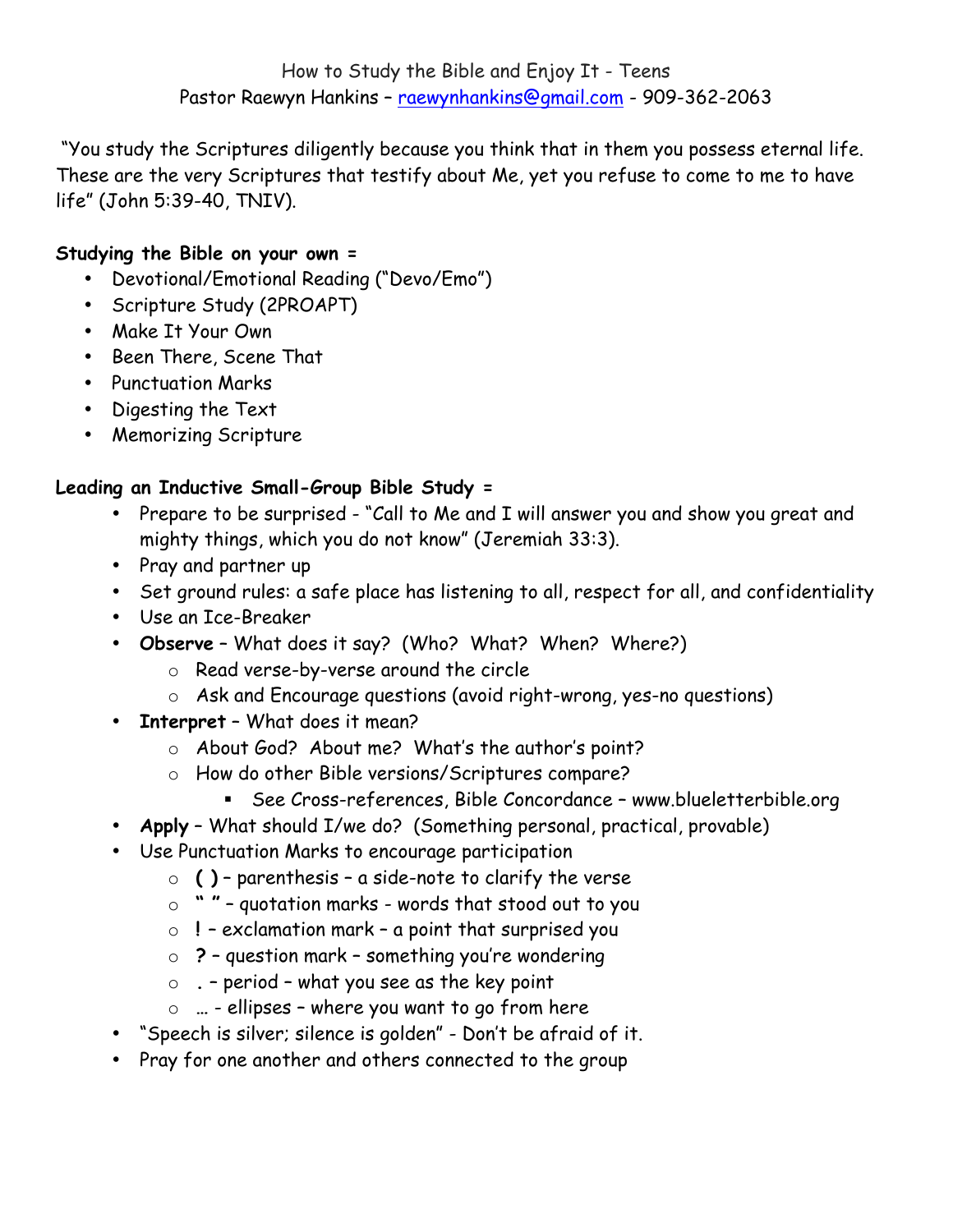**Luke 24:13-35** (Today's NIV)

# **On the Road to Emmaus**

 $13$  Now that same day two of them were going to a village called Emmaus, about seven miles from Jerusalem.  $^{14}$  They were talking with each other about everything that had happened.  $^{15}$  As they talked and discussed these things with each other, Jesus himself came up and walked along with them;  $^{16}$  but they were kept from recognizing him.

 $17$  He asked them, "What are you discussing together as you walk along?"

They stood still, their faces downcast. <sup>18</sup> One of them, named Cleopas, asked him, "Are you only a visitor to Jerusalem and do not know the things that have happened there in these days?"

<sup>19</sup> "What things?" he asked.

 "About Jesus of Nazareth," they replied. "He was a prophet, powerful in word and deed before God and all the people. <sup>20</sup> The chief priests and our rulers handed him over to be sentenced to death, and they crucified him;  $^{21}$  but we had hoped that he was the one who was going to redeem Israel. And what is more, it is the third day since all this took place. <sup>22</sup> In addition, some of our women amazed us. They went to the tomb early this morning  $^{23}$  but didn't find his body. They came and told us that they had seen a vision of angels, who said he was alive.  $24$  Then some of our companions went to the tomb and found it just as the women had said, but him they did not see."

 $25$  He said to them, "How foolish you are, and how slow to believe all that the prophets have spoken!  $26$  Did not the Messiah have to suffer these things and then enter his glory?"  $27$  And beginning with Moses and all the Prophets, he explained to them what was said in all the Scriptures concerning himself.

 $28$  As they approached the village to which they were going, Jesus continued on as if he were going farther. 29 But they urged him strongly, "Stay with us, for it is nearly evening; the day is almost over." So he went in to stay with them.

 $30$  When he was at the table with them, he took bread, gave thanks, broke it and began to give it to them.  $31$  Then their eyes were opened and they recognized him, and he disappeared from their sight. <sup>32</sup> They asked each other, "Were not our hearts burning within us while he talked with us on the road and opened the Scriptures to us?"

 $33$  They got up and returned at once to Jerusalem. There they found the Eleven and those with them, assembled together <sup>34</sup> and saying, "It is true! The Lord has risen and has appeared to Simon." <sup>35</sup> Then the two told what had happened on the way, and how Jesus was recognized by them when he broke the bread.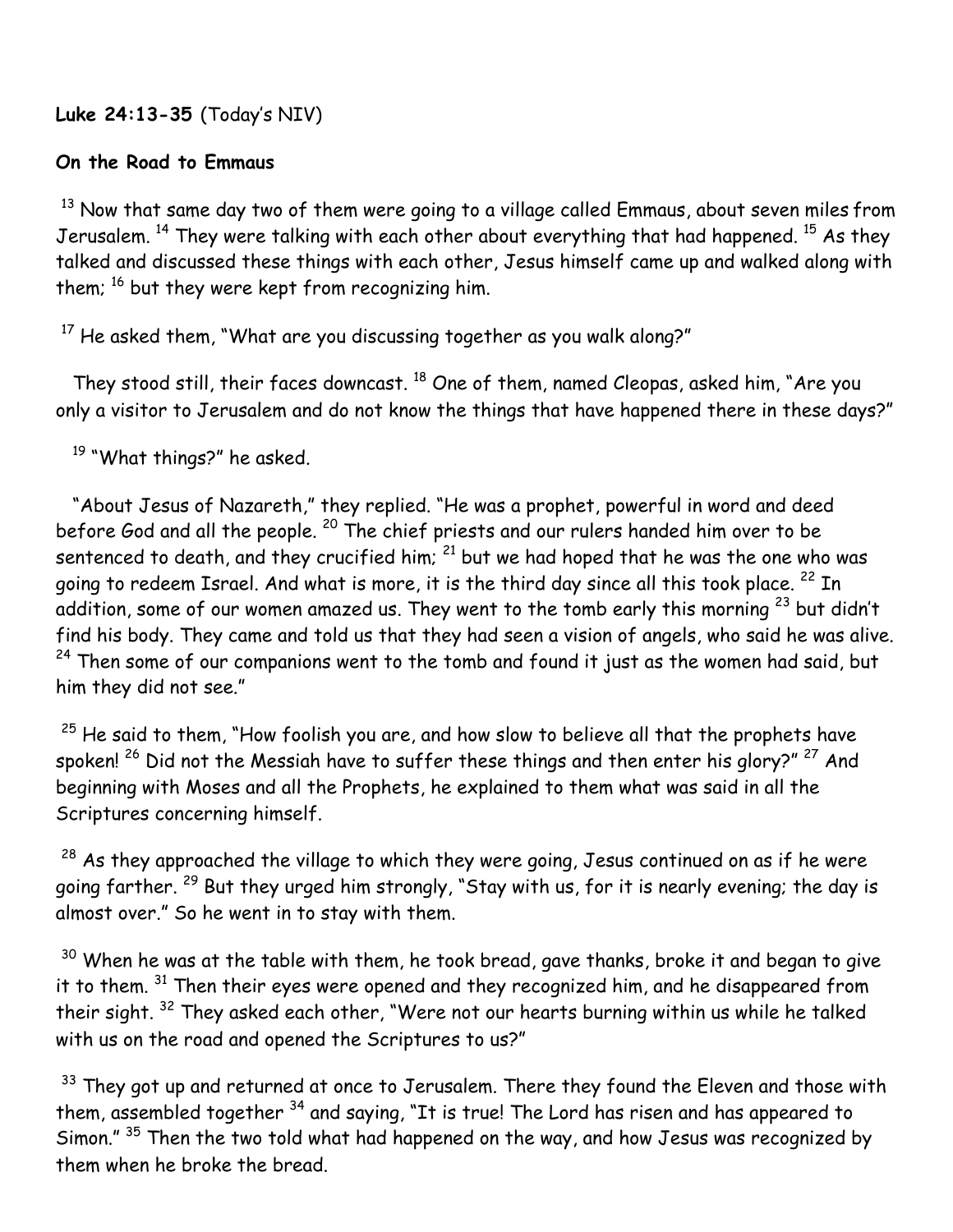# **Devotional/Emotional Reading (Devo/Emo)**

Start and end your time with prayer. In the middle, read through a Scripture passage three different times. The first time, listen for a phrase or word that stands out to you from the text. The second time, pay attention to what emotion you feel as you read the passage and how this emotion connects with emotions you feel in your life today. Here is a sample list of emotions below. Finally, read it through again (or a smaller portion of it that has your significant phrase in it), and listen for how God is inviting you to respond today. If you don't hear God saying anything to you in particular, don't worry, that's okay too. Think of someone you could share the verse with today. The three readings of the passage could also be done in a group setting, pausing each time to give people silence for focusing on their phrase, emotion, or invitation, and, for some, taking time to share those with the group. For more, see The Leadership Institute, www.tli.cc.

### **Sample list of emotions**

| Happy        | Afraid        | Playful      |
|--------------|---------------|--------------|
| Blissful     | Anxious       | Adventurous  |
| Delighted    | Fearful       | Childlike    |
| Enthusiastic | Horrified     | Creative     |
| Excited      | Nervous       | Free         |
| Glad         | Panicked      | Lighthearted |
| Gleeful      | Scared        | Lively       |
| Grateful     | Shaky         | Spontaneous  |
| Joyful       | Terrified     | Whimsical    |
| Sad          | Loving        | Confused     |
| Discouraged  | Affectionate  | Ambivalent   |
| Disheartened | Compassionate | Bewildered   |
| Down         | Friendly      | Conflicted   |
| Gloomy       | Nurturing     | Perplexed    |
| Hurt         | Tender        | Torn         |
| Lonely       | Trusting      | Troubled     |
| Melancholy   | Warm          | Uneasy       |
| Angry        | Depressed     | Peaceful     |
| Agitated     | Burned out    | Calm         |
| Bitter       | Dejected      | Contented    |
| Enraged      | Despondent    | Relaxed      |
| Exasperated  | Helpless      | Quiet        |
| Furious      | Hopeless      | Satisfied    |
| Irritated    | Listless      | Serene       |
| Mad          | Weary         | Tranguil     |
| Resentful    | Withdrawn     |              |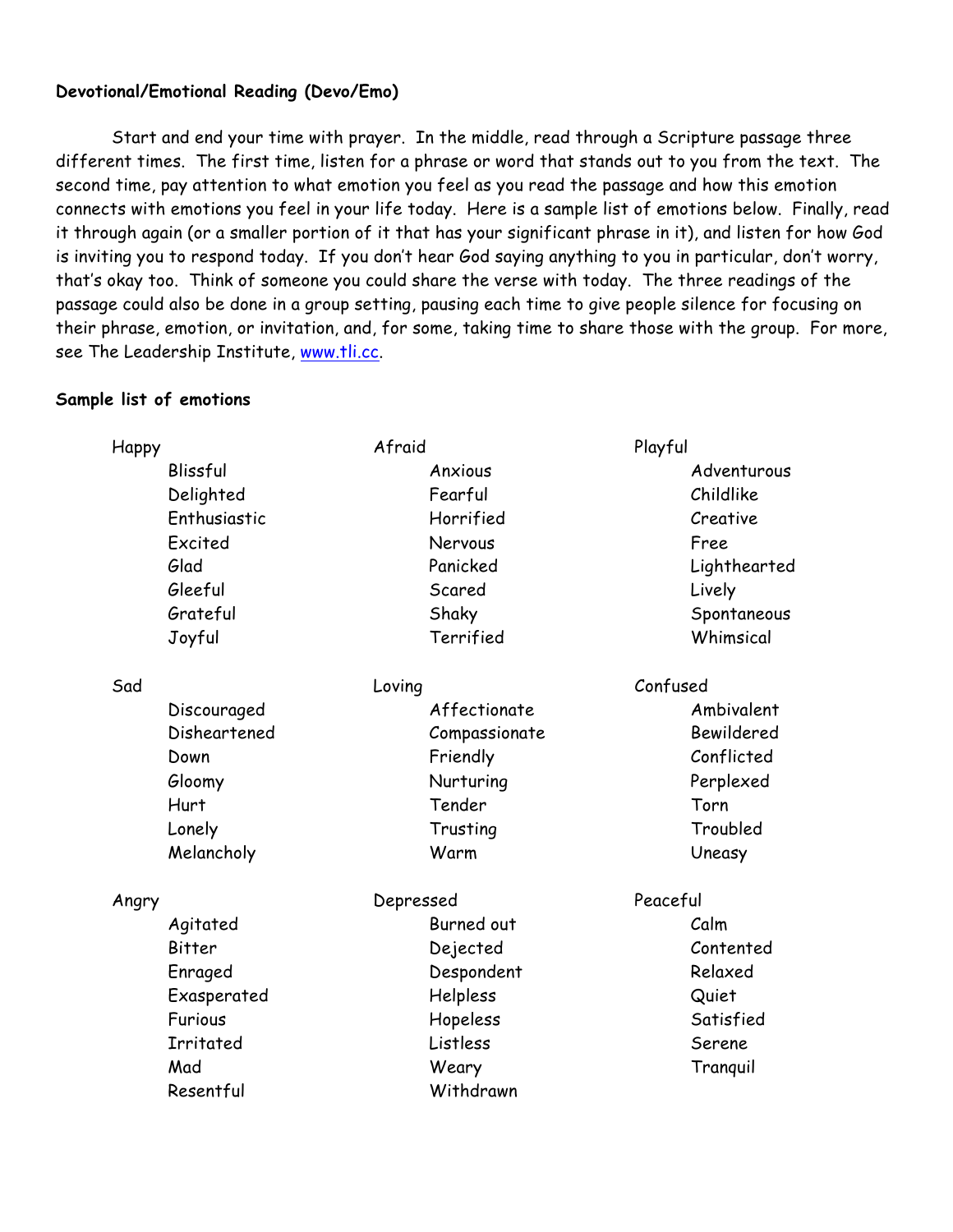# **Scripture Study - 2PROAPT**

2PROAPT is an acrostic created by Chuck Miller, see, The Spiritual Formation of Leaders.

### **P = Pray**

"Pray honestly: tell God exactly what is in your heart" (139).

# **P = Preview**

"Quickly read your text all the way through" (139). Read it out loud if you can and don't stop. "Read with a heart that asks, "God, what is on Your mind for me?" (139).

# **R = Read**

Read it slowly. This time, ask, "What is it saying?" (140). Listen for the message, tone, and repeated words or phrases.

# **O = Observe**

First, observe what the passage says. Look at structure, context, whether the main subject is God or people. Then, "step back and ask God's Spirit to focus your attention on the part of the passage that He desires you to dwell on" (140). This could be a word, phrase, sentence, or several sentences.

Second, observe what the passage means. Write out the portion that stood out to you in your own words. Ask, "What does this passage mean to me?" (140). What does it say about God? What does it say about me?

# **A = Apply**

Ask how this will influence your schedule and relationships today. What will I do in response when will I do it - with whom will I do it?

# **P = Pray**

Pray for God's Spirit to empower you to put the truth into practice in your life.

# **T = Tell**

Ask, "who would be encouraged by what God has given me in the Scriptures today?" (142)

Chuck Miller uses this illustration: "I compare these stages of the 2PROAPT process to taking a picture with a manual camera: First I frame my shot (pray and preview), but then I have to work to get the picture in focus (read and observe). Finally, there comes the moment when the image is clear and in focus, and I am ready to shoot the picture: I am ready to live this passage (apply)" (141).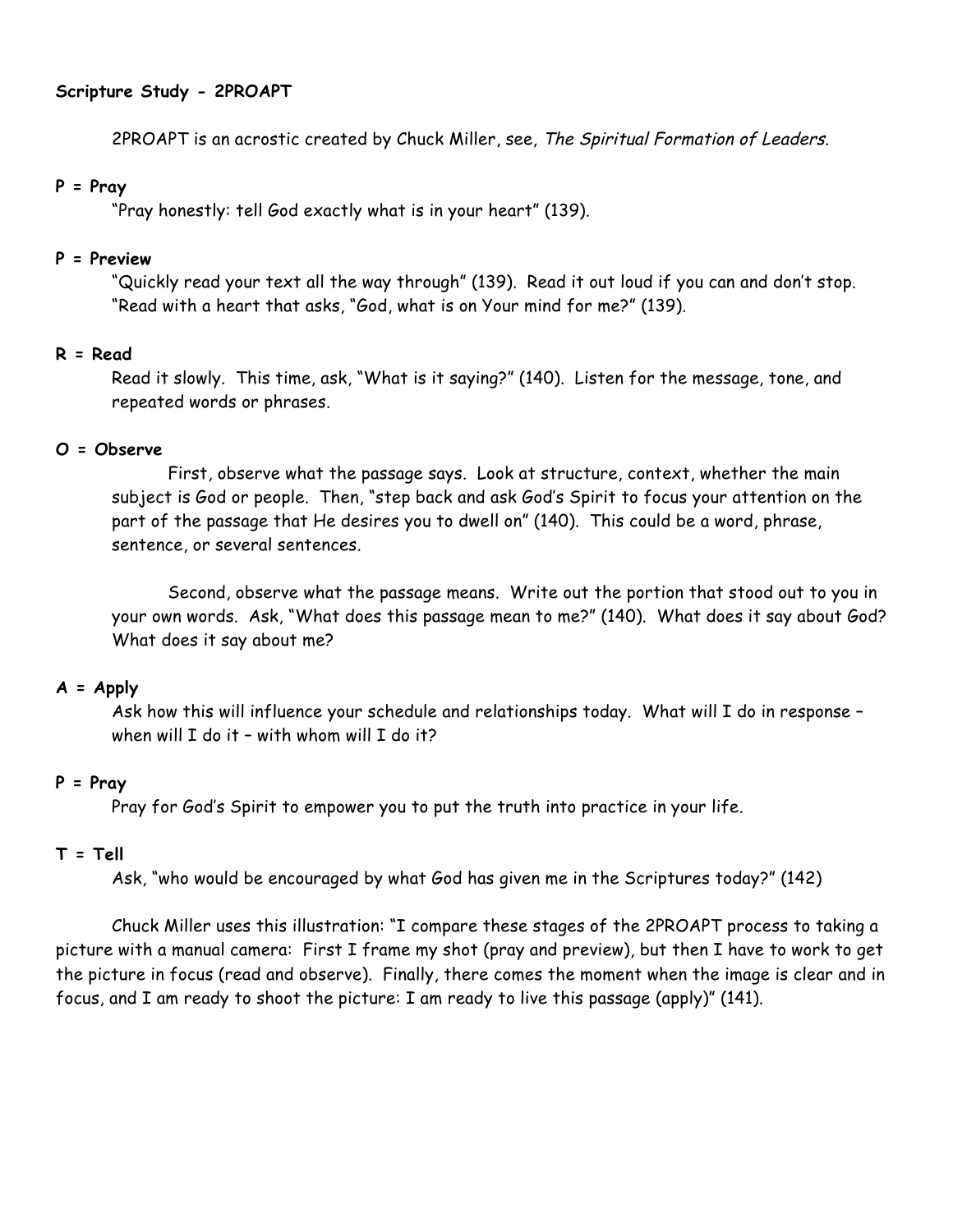#### **Make It Your Own**

Take the scripture and make it personal. Read it as though God – Father, Son, Spirit – is speaking directly to you, using your name. After reading the passage, you can substitute he, she, you, we, or us with your name. Write it that way and read it out loud. You may want to write a letter from God to you based on the text or write a letter from you back to God. In some circles, this is called an Augustiniantype prayer. If you are an NF on the Myers-Briggs personality test, you may find that this one connects with you the most.

Here's an Example using the very familiar passage of John 3:16-17, but making it personal to me: "For God so loved Raewyn that He gave His only begotten Son, that Raewyn should not perish but have everlasting life. For God did not send His Son into the world to condemn Raewyn, but that she through Him might be saved." Dear God, thanks so much for Your incredible love for me, for the whole world!

#### **Been There, Scene That**

In this tool, you will imagine yourself within the story – seeing the sights, hearing the sounds, smelling the smells, tasting the tastes, touching your surroundings. Using your imagination, you relive the event. Which character in the story do you most identify with? If it's a story from the gospels, How does Jesus treat that character? What is Jesus saying to me today? If not, How does God relate to people in the story? What is God saying to me today? In some circles, this is called an Ignatian-type prayer. If you are an SJ on the Myers-Briggs personality test, you may find this particularly meaningful.

### **Digesting the Text**

This is an opportunity to dissect the text and really digest it. For this one, I highly recommend printing out a copy of the text. Get out your pen, maybe even some colored pencils, and get ready to have a conversation with the text. You could be circling and underlining. Notice how the text is put together by taking it apart and recognizing parallels, phrases, emphases, etc…